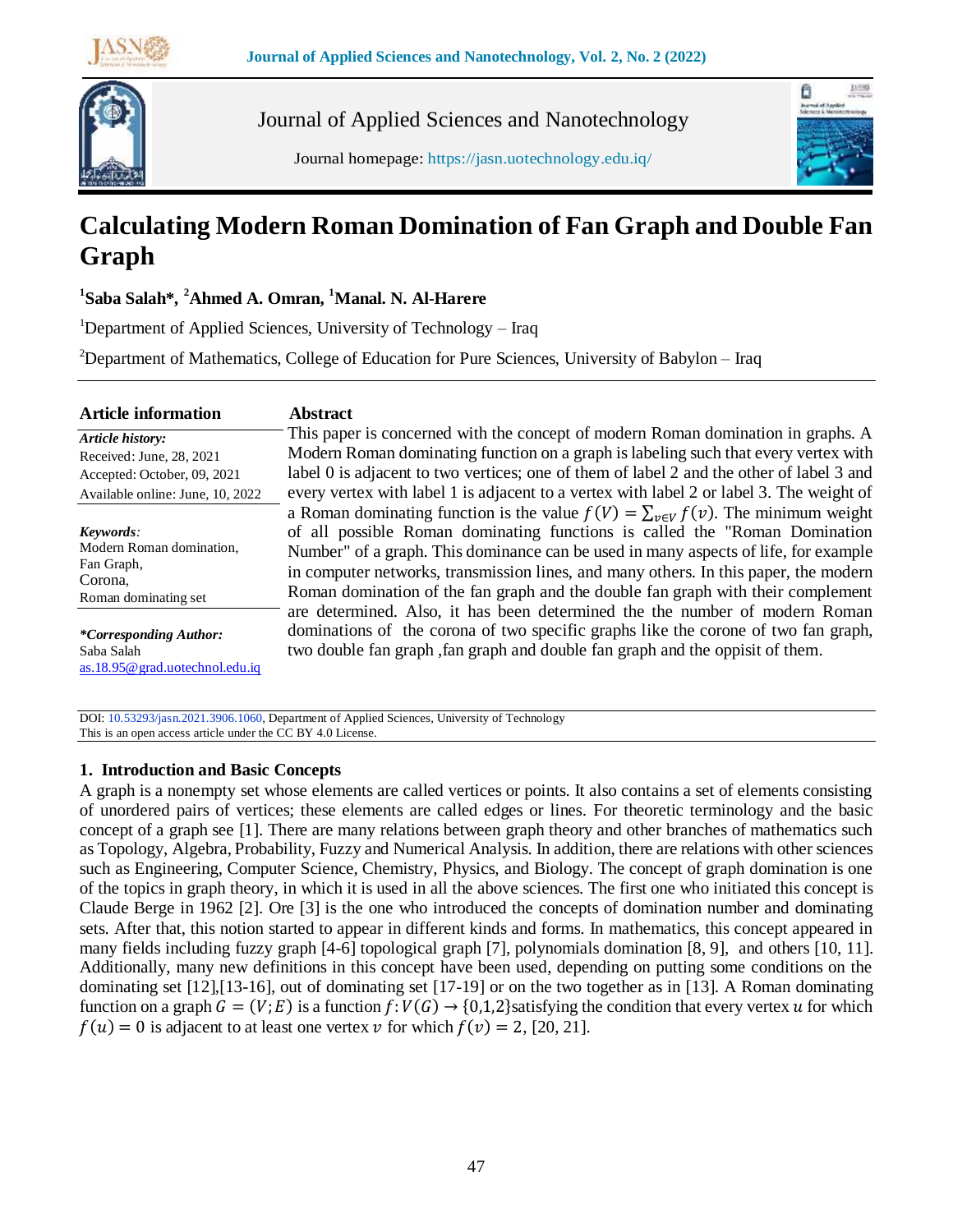In this paper, the definition of modern Roman domination in [22] is used by labeling the function on fan graph (the fan  $F_n$  defined to be the graph  $p_n+K_1$  ) and double fan graph (the double fan  $DF_n$  defined to be the graph  $p_n +$  $\overline{k_2}$ ), [1].



**Figure 1:** Fan graph of order 5.



**Figure 2:** Double fan graph of order 4.

**Definition 1.1.** [22] Let  $f: V(G) \to \{0,1,2,3\}$  be a labeling function where G is a graph such that every vertex with label 0 is adjacent to two vertices, one of them of label 2 and the other of label 3, and every vertex with label 1 is adjacent to a vertex with label 2 or label 3, so this function is called a modern Roman dominating function.

The modern Roman domination number  $\gamma_{mR}(G)$  of G is the minimum  $f(V) = \sum_{v \in V} f(v)$  over all such functions of G. The minimum weight of all these functions is called the modern Roman domination number and is denoted by  $\gamma_{mR}(G)$ . (as an example see Fig. 3)



**Figure 3:** Modern Roman domination.

**Proposition 1.2.** [22] If G is a graph of order n and has a modern Roman domination  $\gamma_{mR}(G)$ , then

- 1) If  $n \geq 4$ , then  $5 \leq \gamma_{mR}(G) \leq 2n$ .
- 2) If there are two vertices adjacent to all other vertices in G, then  $\gamma_{mR}(G) = 5$ .
- 3) If Gis null, then  $2\gamma = \gamma_{\text{mR}}$ .
- 4)  $V_2 \neq \emptyset$ .
- 5)  $V_2 \cup V_3$  is a dominating set of induced subgraph  $G[V_0]$ .
- 6) If v is a pendant vertex, then  $f(v) \neq 0$ .
- 7) If v is an isolated vertex, then  $f(v) = 2$ .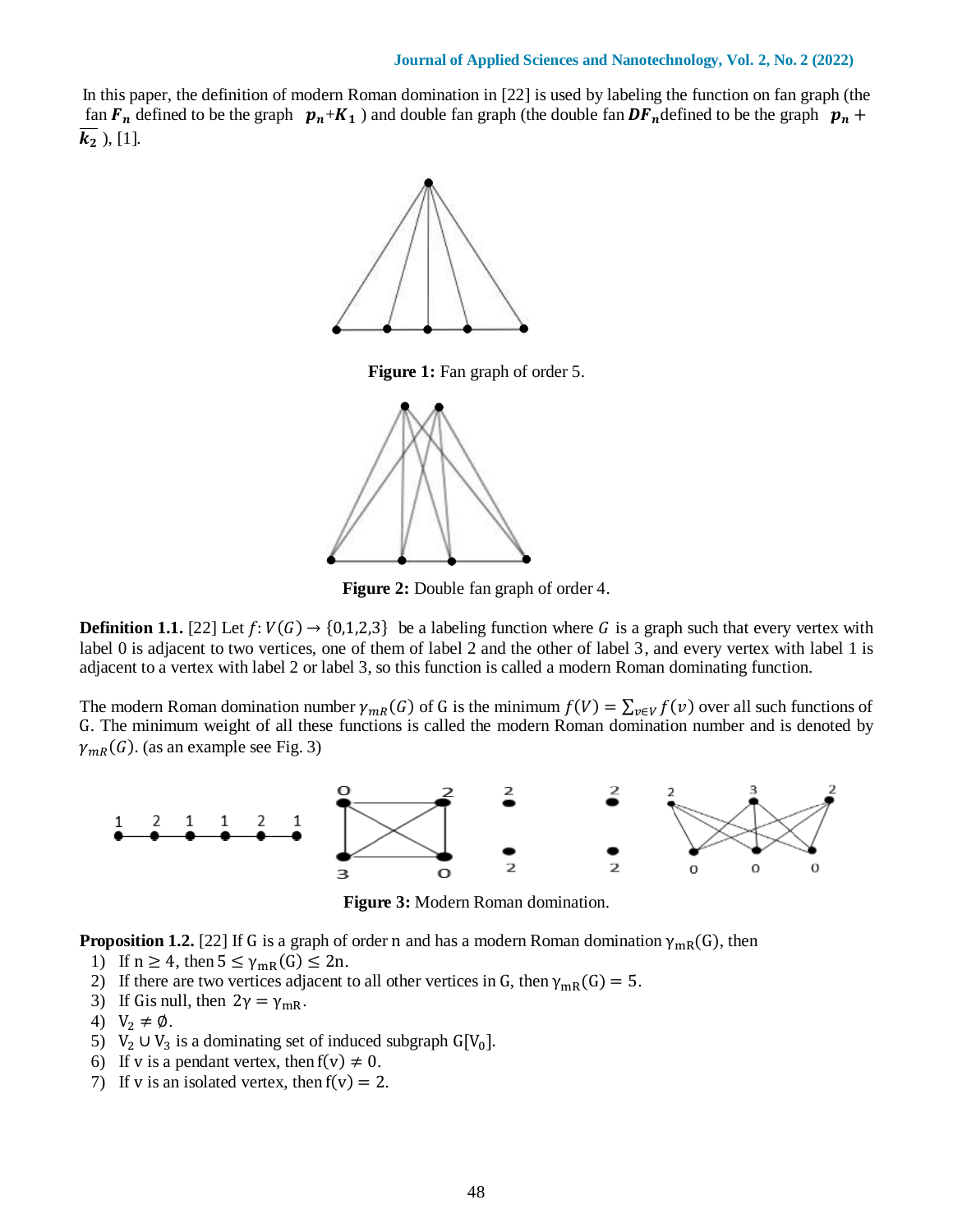**Theorem 1.3.** [22] The modern Roman domination of  $P_n$  is

$$
\gamma_{mR}(P_n) = n + \left[\frac{n}{3}\right].
$$

**Proposition 1.4.** [23] Let  $P_n$  be a Path graph of order n The modern Roman domination of  $(\overline{P_n})$  is

$$
\gamma_{mR}(\overline{P_n}) = \begin{cases} 2n, if n = 1, 2 \\ 5, if n = 3 \\ 6, if n \ge 4 \end{cases}.
$$

**Proposition 1.5.** [22] For  $n \ge 1$ ,  $\gamma_{mR}(K_n) = \begin{cases} n + 1, & \text{if } n \le 3 \\ 5, & \text{if } n > 4 \end{cases}$  $\{5, if n \ge 4\}$ 

#### **2. Calculating Modern Roman domination of fan graph and double fan graph**

**Theorem 2.1.** Let  $F_n$  be a fan graph of order n, then the modern Roman domination of  $F_n$  is

$$
\gamma_{mR}(F_n) = \begin{cases}\n n+2, if n = 1, 2 \\
2\lfloor \frac{n}{3} \rfloor + 3, if n \equiv 0 \pmod{3} \\
2\lfloor \frac{n}{3} \rfloor + 4, if n \equiv 1 \pmod{3}, n \neq 1 \\
2\lceil \frac{n}{3} \rceil + 3, if n \equiv 2 \pmod{3}, n \neq 2\n\end{cases}
$$

Proof. It is known that the fan graph  $F_n$  is a join of two graphs  $P_n+K_1$ , there are two different cases to label as follows;

Case 1. If  $n = 1,2$ , then Let  $v_1$  be the vertex that represents the graph  $K_1$  in which the vertices of the path of order 1,2 are  $v_2$ ,  $v_3$ . If the vertex  $v_1$  is labeled by 2 and the other vertices are adjacent to  $v_1$ , so the minimum label value can label the vertices of  $p_n$  by  $1, f(v_2) = 1, f(v_3) = 1$ . Then the modern Roman domination of is  $n + 2$ .

Case 2. If  $n \neq 1,2$ , then let  $v_1$  be the vertex that represents the graph  $K_1$  and the vertices of the path of order *n* are  $v_2, v_3, v_4, ..., v_n$ . The vertex  $v_1$  is labeled by 3 and the other vertices are adjacent to  $v_1$ . There are three different subcases to label it as follows.

Subcase 1. If  $n \equiv 0(mod3)$ , then  $f(v_2) = 0$ ,  $f(v_3) = 2$ ,  $f(v_4) = 0$ , and so on for every consecutive three vertices. Thus,  $f(v_n) = 0$  and  $f(v_{n-1}) = 2$ , which means there is no problem with these labels, therefore,  $\gamma_{mR}(F_n) = 2\left\lfloor\frac{n}{2}\right\rfloor$  $\frac{n}{3}$  + 3.

Subcase 2. If  $n \equiv 1 \pmod{3}$ , then let  $v_2 = 0$ ,  $v_3 = 2$ ,  $v_4 = 0$  and so on for every consecutive three vertices. It is obvious that  $n - 1 \equiv 0 \pmod{3}$ , then the first  $(n - 1)$  vertices have labeled as in subcase 1. The remaining vertex is  $v_n$ , this vertex cannot take 0 or 2 labels, since the vertex  $v_{n-1}$  takes zero. Thus, the minimum label to the vertex  $\nu_n$  is one. Therefore,  $\gamma_{mR}(F_n) = 2\left\lfloor \frac{n}{3} \right\rfloor$  $\frac{n}{3}$  + 4.

Subcase 3. If  $n \equiv 2 \pmod{3}$ , then in the same manner in subcase 1, the first three vertices have been labeled as in subcase 1, and so on for every consecutive three vertices, since  $n - 2 \equiv 0 \pmod{3}$ . Thus, for these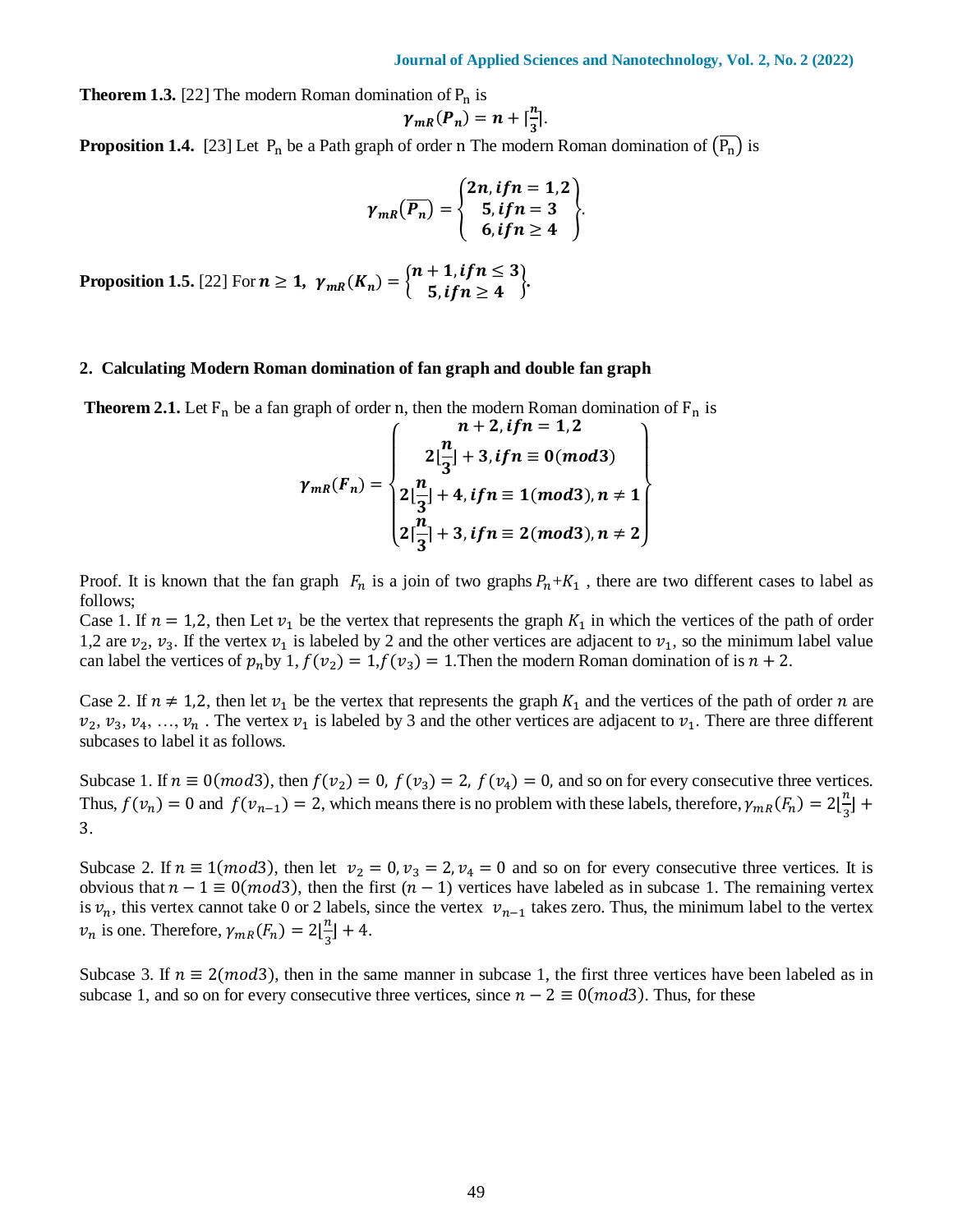values of labels, the vertex  $v_{n-1}$  takes zero and the vertex  $v_n$  takes two. Therefore,  $\gamma_{mR}(F_n) = 2\left[\frac{n}{3}\right]$  $\frac{\pi}{3}$  + 3.



**Figure 4:** Modern Roman domination of fan graph.

**Proposition 2.2.** Let  $DF_n$  be a double fan graph of order n, then the modern Roman domination of  $DF_n$ is  $\gamma_{mR}(DF_n) = \gamma_{mR}(P_n + \overline{k_2}) = \begin{cases} 4, if n = 1 \\ 5, if n > 2 \end{cases}$  $5, if n \geq 2$ 

Proof. It is known that the double fan graph  $DF_n$  is a join of two graphs  $P_n + \overline{k_2}$ . Let  $v_1$ ,  $v_2$  be the vertices that represent the graph  $\overline{k_2}$  and the vertices of the path of order *n* are  $v_3, v_4, ..., v_n$ . There are two different cases to label as follows;

Case 1. If  $n = 1$  then the vertices  $v_1$  and  $v_2$  are labeled by 1, and the vertex  $v_3$  by 2. So, the modern Roman domination of double fan graph is equal to 4, if  $n = 1$ .

Case 2. If  $n \ge 2$  then the vertex  $v_1$  is labeled by 2, and the vertex  $v_2$  by 3, and the other vertices are adjacent to  $v_1$ and  $v_2$ , so the minimum label value can label the vertices of  $p_n$  by  $0, f(v_3) = 0, f(v_4) = 0, f(v_5) = 0$ , and  $f(v_6) = 0$ 0 and so on. Then if there are two vertices adjacent to all other vertices in G, then  $\gamma_{mR}(G) = 5$ . So, the modern Roman domination of double fan graph is equal to 5 if  $n \geq 2$ .



**Figure 5:** Modern Roman domination of double fan graph.

**3. Calculating Modern Roman Domination on the Complement of Fan Graph and Double Fan Graph**

**Proposition 3.1.** Let F<sub>n</sub> be a fan graph of order n, then the modern Roman domination on a complement of fan graph  $F_n$ is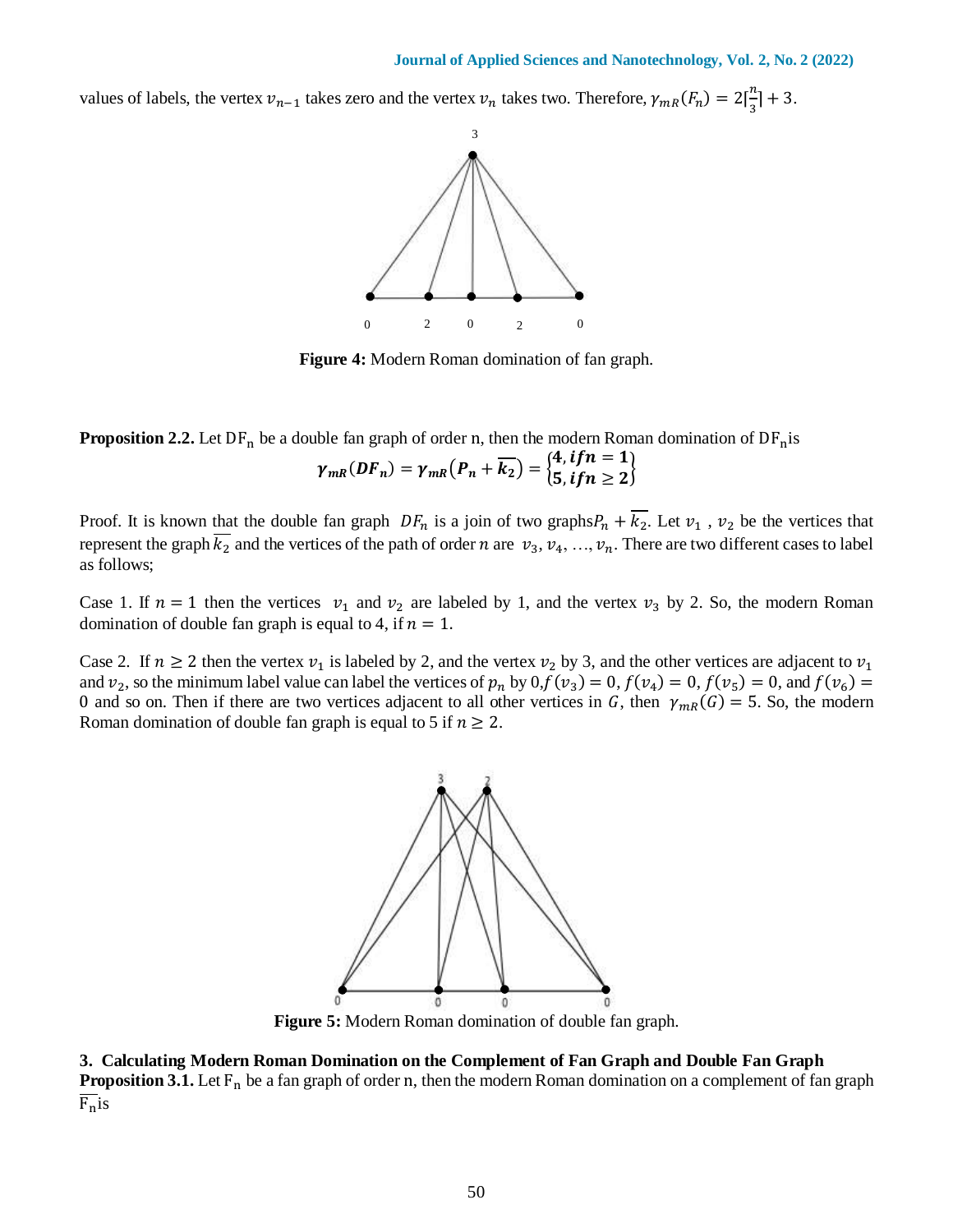**Journal of Applied Sciences and Nanotechnology, Vol. 2, No. 2 (2022)**

$$
\gamma_{mR}(\overline{F_n}) = \gamma_{mR}(\overline{P_n}) + 2 = \begin{cases} 2n + 2, & \text{if } n = 1, 2 \\ 7, & \text{if } n = 3 \\ 8, & \text{if } n \ge 4 \end{cases}
$$

Proof. It is clear that  $\overline{F_n} \equiv \overline{P_n} \cup K_1$ , so the result is straightforward from Proposition 1.4 and Proposition 1.5.

**Proposition 3.2.** Let  $DF_n$  be a double fan graph of order n, then the modern Roman domination on a complement of double fan graph  $DF_n$ is

$$
\gamma_{mR}(\overline{DF_n})=\gamma_{mR}(\overline{P_n})+3=\begin{cases}2n+3, if n=1,2\\8, if n=3\\9, if n\geq 4\end{cases}
$$

Proof. It is clear that  $\overline{DF_n} \equiv \overline{P_n} \cup K_2$ , so the result is straightforward from Proposition 1.4 and Proposition 1.5.

#### **4. Calculating Modern Roman Domination on the Corona of Two Graphs**

**Proposition 4.1.** The modern Roman domination of corona of two fan graphs  $F_n$  and  $F_m$  is

$$
\gamma_{mR}(F_n \odot F_m) = \begin{cases} 4(n+1), if m = 1 \\ 5(n+1), if m \neq 1 \end{cases}
$$

Proof. There are two different cases to label as follows;

Case 1. If  $m = 1$  then the vertices of  $F_n$  are labeled by 2, and the vertices of  $F_m$  by 1. So, the modern Roman domination of corona of two fan graphs is equal to  $4(n + 1)$  if  $m = 1$ .

Case 2. If  $m \neq 1$  then the vertices of  $F_n$  are labeled by 3 and Let  $v_1$  be the vertex that represents the graph  $K_1$  of  $F_m$ . Then  $v_1$  is labeled by 2, and other vertices of  $F_m$  are labeled by 0 from Proposition 1.2. So, the modern Roman domination of corona of two fan graphs is equal to  $5(n + 1)$  if  $m \neq 1$ .

**Proposition 4.2**. The modern Roman domination of corona of fan graph  $F_n$  and complement fan graph  $\overline{F_m}$  is

$$
\gamma_{mR}(F_n \odot \overline{F_m}) = \begin{cases} 4(n+1), if m = 1 \\ 5(n+1), if m = 2 \\ 7(n+1), if m \geq 3 \end{cases}
$$

Proof. There are three different cases to label as follows;

Case 1. If  $m = 1$  then the vertices of  $F_n$  are labeled by 2, and the vertices of  $\overline{F_m}$  are labeled by 1. So, the modern Roman domination of corona of fan graph  $F_n$  and complement fan graph  $\overline{F_m}$  equals  $4(n + 1)$  if  $m = 1$ .

Case 2. If  $m = 2$ , then the vertices of  $F_n$  are labeled by 2 and the vertices of  $\overline{F_m}$  by 1. So, the modern Roman domination of corona of fan graph  $F_n$  and complement fan graph  $\overline{F_m}$  equals  $5(n + 1)$  if  $m = 2$ .

Case 3. If  $m > 3$ , then the vertices of  $F_n$  are labeled by 2 and let  $v_1$  be the vertex that represents the graph  $K_1$  of  $\overline{F_m}$ and the vertices of the complement path of order n are  $v_2$ ,  $v_3$ ,  $v_4$ , ...,  $v_n$ , the vertices  $v_1$ ,  $v_2$ ,  $v_3$  are labeled by 1,3,1 respectively. and the other vertices of  $\overline{F_m}$  are labeled by 0 from Proposition 1.2. So, The modern Roman domination of corona of fan graph  $F_n$  and complement fan graph  $\overline{F_m}$  equals  $7(n + 1)$  if  $m \geq 3$ .

**Proposition 4.3.** The modern Roman domination of corona of two double fan graph  $DF_n$  and  $DF_m$  graphs is

$$
\gamma_{mR}(DF_n \odot DF_m) = 5(n+2)
$$
, Where  $n \ge 1, m \ge 1$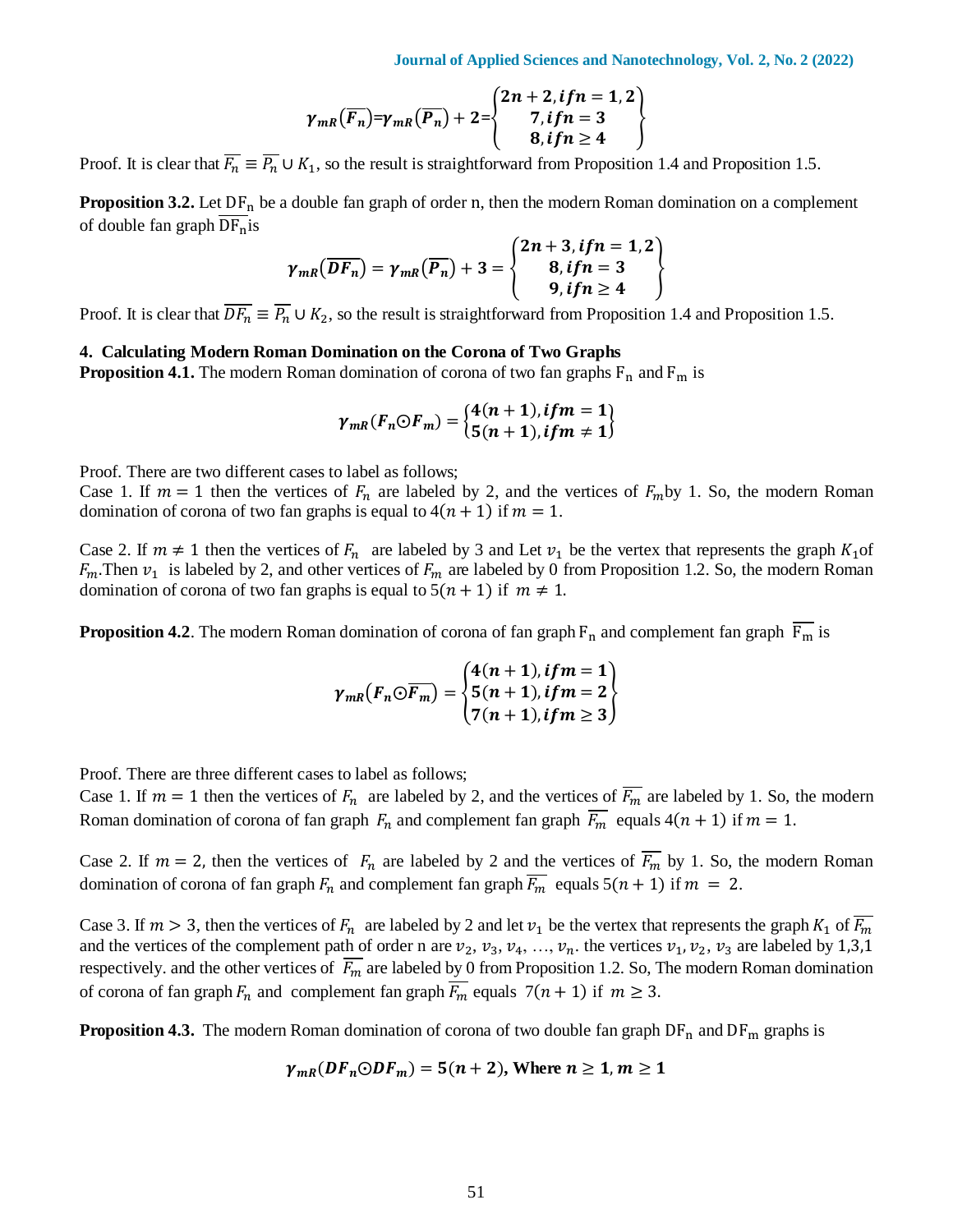Proof. Let  $v_1$ ,  $v_2$  be the vertices, which represent the graph  $\overline{k_2}$  of graph  $DF_m$ , then the vertex  $v_1$  is labeled by 2 and the vertex  $v_2$  by 3 and the other vertices are labeled by 0 according to Proposition 1.2. The modern Roman domination of corona of two double fan graph  $DF_n$  and  $DF_m$  graphs is equal to  $5(n + 2)$ , where  $\ge 1$ ,  $m \ge 1$ .

**Proposition 4.4.** The modern Roman domination of corona of double fan graph DF<sub>n</sub> and complement double fan  $DF_m$  graphs is

$$
\gamma_{mR}(DF_{n} \odot \overline{DF_{m}}) = \begin{cases} (5 + m - 1)(n + 2), if m = 1, 2, 3 \\ 8(n + 2), if m > 3 \end{cases}
$$

Proof. There are two different cases to label as follows;

Case 1. If  $m = 1,2,3$  then the vertices of  $DF_n$  are labeled by 2 and the vertices of  $\overline{DF_m}$  by 1. So, the modern Roman domination of corona of double fan graph  $DF_n$  and complement double fan graph  $\overline{DF_m}$  is equal to  $(5 + m - 1)(n + 2)$ .

Case 2. If  $m > 3$  then the vertices of  $DF_n$  are labeled by 2, and let  $v_1, v_2$  be the vertices, which represent the graph  $K_2$  of  $\overline{DF_m}$  and the vertices of the complement of the path of order *m* are  $v_3, v_4, ..., v_n$ . Thus, the vertices  $v_1, v_2$ ,  $v_4$  are labeled by 1. The vertex  $v_3$  is labeled by 3 and the other vertices of  $\overline{DF_m}$  are labeled by 0 from Proposition 1.2. So, the modern Roman domination of corona of Fan  $DF_n$  and complement Fan  $\overline{DF_m}$  graphs, equals  $8(n + 2)$ if  $m > 3$ .

**Proposition 4.5.** The modern Roman domination of corona of fan  $F_n$  and double fan  $DF_m$  graphs is

$$
\gamma_{mR}(F_n \odot DF_m) = 5(n+1)
$$

Proof. Let  $v_1$ ,  $v_2$  be the vertices, which represent the graph  $\overline{k_2}$  of  $DF_m$ . The vertices  $v_1$ ,  $v_2$  are labeled by 2 and 3, then the other vertices are labeled by 0 from Proposition 1.2. So, the modern Roman domination of corona of fan  $F_n$  and double fan  $DF_m$  graphs, is equal to  $5(n + 1)$ .

**Proposition 4.6.** *The modern Roman domination of corona of double fan*  $DF_n$  *and fan*  $F_m$  *graphs is* 

$$
\gamma_{mR}(DF_n \odot F_m) = \begin{cases} 4(n+2), if m = 1 \\ 5(n+2), if m \neq 1 \end{cases}
$$

Proof. There are two different cases to label as follows;

Case 1. If  $m = 1$  then let  $v_1$  be the vertex, which represents the graph  $K_1$  of  $F_m$ . The vertex  $v_1$  is labeled by 2 and the other vertices which are adjacent to  $v_1$  are labeled by 1, so the modern Roman domination of corona of double fan  $DF_n$  and fan  $F_m$  graphs is equal to  $4(n + 2)$ , if  $m = 1$ .

Case 2. If  $m \neq 1$  then the vertices of  $DF_n$  are labeled by 2. Let  $v_1$  be the vertex, which represents the graph  $K_1$  of  $F_m$ . The vertex  $v_1$  is labeled by 3, and the other vertices are labeled by 0 according to Proposition 1.2. Therefore, the modern Roman domination of corona of double fan  $DF_n$  and fan  $F_m$  graph is equal to  $5(n + 2)$ , if  $m \neq 1$ .

#### **5. Applications about modern Roman domination**

A new model of graph domination is introduced, based on the Roman domination function that called "modern Roman domination" (MRDF). This definition will identify the ways of defense in war zones with four weapon types; a light weapon for pedestrians, medium weapons, and heavy weapons such as tanks, missiles and finally the fourth weapon which was the air force. The applied conditions for this defense strategy success were : a light weapon that is supported by heavy weapons and air force coverage. While,the medium weapon is supported with a heavy weapon or air force coverage.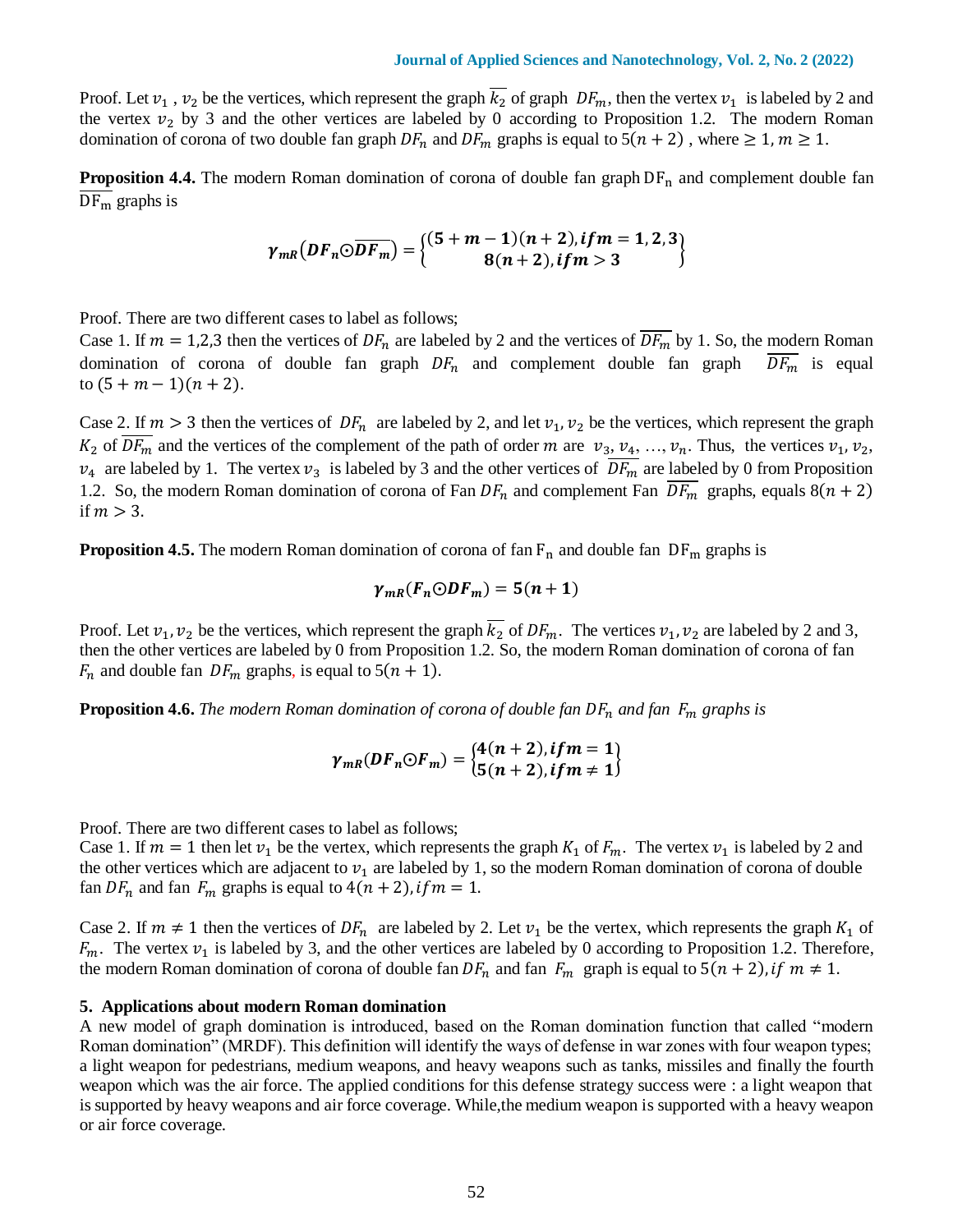The defense strategy of modern Roman domination is based on the fact that every place in which there is established a modern Roman legion (labels 2 and 3 in the modern Roman dominating function) is able to protect themselves under external attacks; and that every unsecured place (labels 0 and 1) such that (labels 0) must have stronger neighbors (label 2 and 3), while (labels 1) must have a stronger neighbor (label 2 or 3). In that way, if an unsecured place (a label 0) is attacked, then the stronger neighbors could send the two legions in order to defend the weak neighbor vertex (label 0) from the attack.

#### **6. Conclusions**

In this work, it has been determined the modern Roman domination number of both fan graph and double fan graph. In addition, it had been calculated the modern Roman domination on the complement of fan graph, double fan graph, and modern Roman domination on the corona of two graphs.

## **Conflict of Interest**

We have no conflict of interest.

## **References**

- [1] F. Harary, "Graph Theory ", Reading Mass, Addison Wesley ,1969.
- [2] C. Berge, " The theory of graphs and its applications", Methuen and Co, London,1962.
- [3] O. Ore, " Theory of Graphs," American Mathematical Society, Providence, R.I. ,1962.
- [4] Sahib Sh. Kahat, A. A. Omran, and M. N. Al-Harere, " Fuzzy equality co-neighborhood domination in graphs," *International Journal of Nonlinear Analysis and Applications*, vol.12 ,No.2, p.537-545,2021.
- [5] A. A. Omran and T. A. Ibrahim, " Fuzzy co-even domination of strong fuzzy graphs," *International Journal of Nonlinear Analysis and Applications*, vol.12, No. 1, p.727-734,2021.
- [6] H. J. Yousif and A. A. Omran, " 2-anti fuzzy domination in anti-fuzzy graphs," *IOP Conference Series: Materials Science and Engineering,* vol.928, p.1-11, 2020.
- [7] A. A. Jabor and A. A. Omran, " Hausdorff Topological of Path in Graph," *IOP Conference Series: Materials Science and Engineering,*vol. 928,p.1-11 2020.
- [8] I. A. Alwan and A. A. Omran, " Domination polynomial of the composition of complete graph and star Graph," *Journal of Physics Conference Series*,vol.1591,p.1-7, 2020.
- [9] M. N. Al-Harere, "The primary decomposition of the factor group  $cf(G, Z)/\overline{R}(G)$ , "Engineering and Technology *Journal*,vol.29, No.5, p.1-8,2011.
- [10] A. A. Omran, " Domination and Independence on Square Chessboard," *Engineering and Technology Journal,*vol. 35, No.1,p.1-8,2017.
- [11] M. A. Abbood, A. A. AL-Swidi and A. A. Omran, "Study of Some Graphs Types via. Soft Graph," *Journal of Engineering and Applied Sciences*,vol.14, p. 10375-10379,2019.
- [12] M. N. Al-Harere and M. A. Abdlhusein, " Pitchfork domination in graphs," *Discrete Mathematics, Algorithm and Applications*, vol.12,No.02, p. 2050025-13,2020.
- [13] M.N. Al-Harere, A. A. Omran, and A. T. Breesam, " Captive domination in graphs," *Discrete Mathematics, Algorithms and Applications*, vol.12, No.06, p.2050076-10,2020.
- [14] M. N. Al-Harere, R. J. Mitlf and F. A. Sadiq," Variant domination types for a complete h-ary tree," *Baghdad Science Journal*,vol.18, No.1, p. 2078–8665,2021.
- [15] M. N. Al-Harere, P. A. Khuda,"Tadpole Domination in duplicated graphs",*Discrete Mathematics, Algorithms and Applications*, vol.13, No.02, p.2150003,2021.
- [16] M. A. Abdlhusein and M. N. Al-Harere,"Total pitchfork domination and its inverse in graphs," *Discrete Mathematics, Algorithm and Applications*, vol.13, No.04, p.2150038,2021.
- [17] M. A. Abdlhusein and M. N. Al-Harere, "New parameter of inverse domination in graphs," *Indian Journal of Pure and Applied Mathematics*, vol.25, No.1, p.281-288,2021.
- [18] Sahib Sh. Kahat and M. N. Al-Harere,"Inverse equality co-neighborhood domination in graphs,"*Journal of Physics: Conference Series,*vol.1879,p.032036,2021.
- [19] A. A. Omran and M. M. Shalaan,"Inverse co-even domination of graphs,"*IOP Conference Series: Materials Science and Engineering,*vol.928, p.042025-6, 2020.
- [20] E.J. Cockayne, P.M. Dreyer Jr, S.M. Hedetniemi et al, " On Roman domination in graphs," *Discrete Mathematics,* vol.278 , p.11-22,2004.